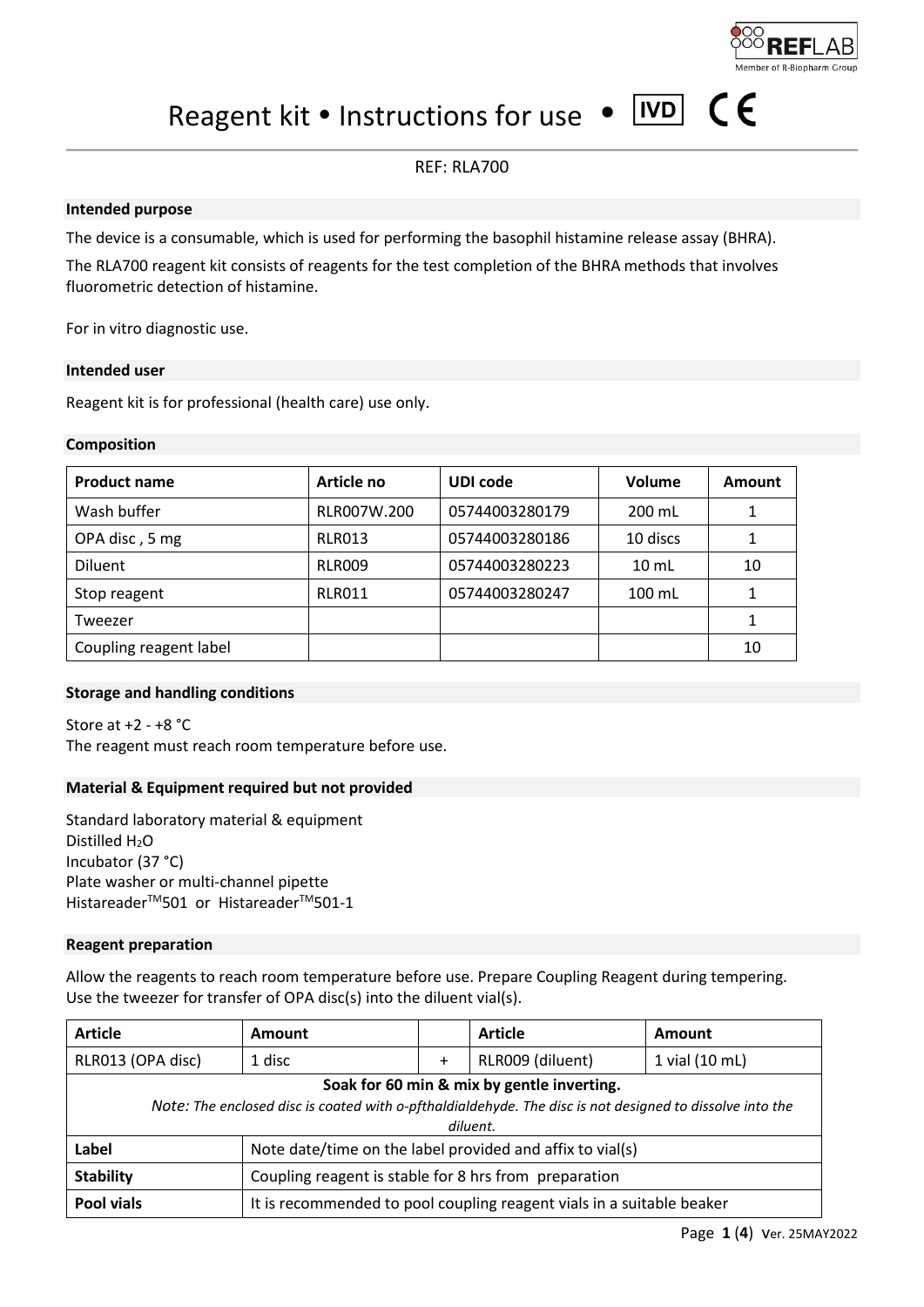

 $\epsilon$  $\epsilon$ 

# Reagent kit  $\bullet$  Instructions for use  $\bullet$  IVD

#### REF: RLA700

**No. of test** 1 vial (10 mL) of coupling reagent is sufficient for one BHRA (96-well) plate/panel

#### **Test procedure**

- 1. Pipet 150 µL wash buffer into each well.
- 2. Incubate for 30-45 min at 37 °C (36-38 °C).
- 3. Tap the wash buffer out (into waste / sink)
- 4. Wash the plate with distilled water 3 times. If washing manually (multi-channel pipette) gently tap the plate upside down after each wash.
- 5. Gently tap the plate free of any residual water on highly absorbent paper towel after finishing the washing procedure.
- 6. Pipet 75 µL coupling reagent into each well.
- 7. Reaction time: 10 min NOTE: it is important to time the reaction precisely.
- 8. Pipet 75 µL stop reagent into each well.
- 9. Follow separate IFU for fluorometric detection in the Histareader<sup>™</sup> 501/501-1

#### **Test principle**

Refer to separately provided BHRA / HR-Test method-specific work instructions.

#### **Warnings**

OPA disc, 5 mg - RLR013



Contains o-phthaldialdehyde:

| H301: | Toxic if swallowed.                                                                                            |
|-------|----------------------------------------------------------------------------------------------------------------|
| H314: | Causes severe skin burns and eye damage.                                                                       |
| H317: | May cause an allergic skin reaction.                                                                           |
| H335: | May cause respiratory irritation.                                                                              |
| H410: | Very toxic to aquatic life with long lasting effects.                                                          |
| P260: | Do not breathe dusts or mists.                                                                                 |
| P273: | Avoid release to the environment.                                                                              |
| P280: | Wear protective gloves/protective clothing/eye protection/face protection/hearing protection.                  |
|       | P303+P361+P353: IF ON SKIN (or hair): Take off immediately all contaminated clothing. Rinse skin with water.   |
|       | P304+P340+P310: IF INHALED: Remove person to fresh air and keep comfortable for breathing. Immediately call    |
|       | a POISON CENTER/doctor.                                                                                        |
|       | P305+P351+P338: IF IN EYES: Rinse cautiously with water for several minutes. Remove contact lenses, if present |
|       | and easy to do. Continue rinsing.                                                                              |
|       |                                                                                                                |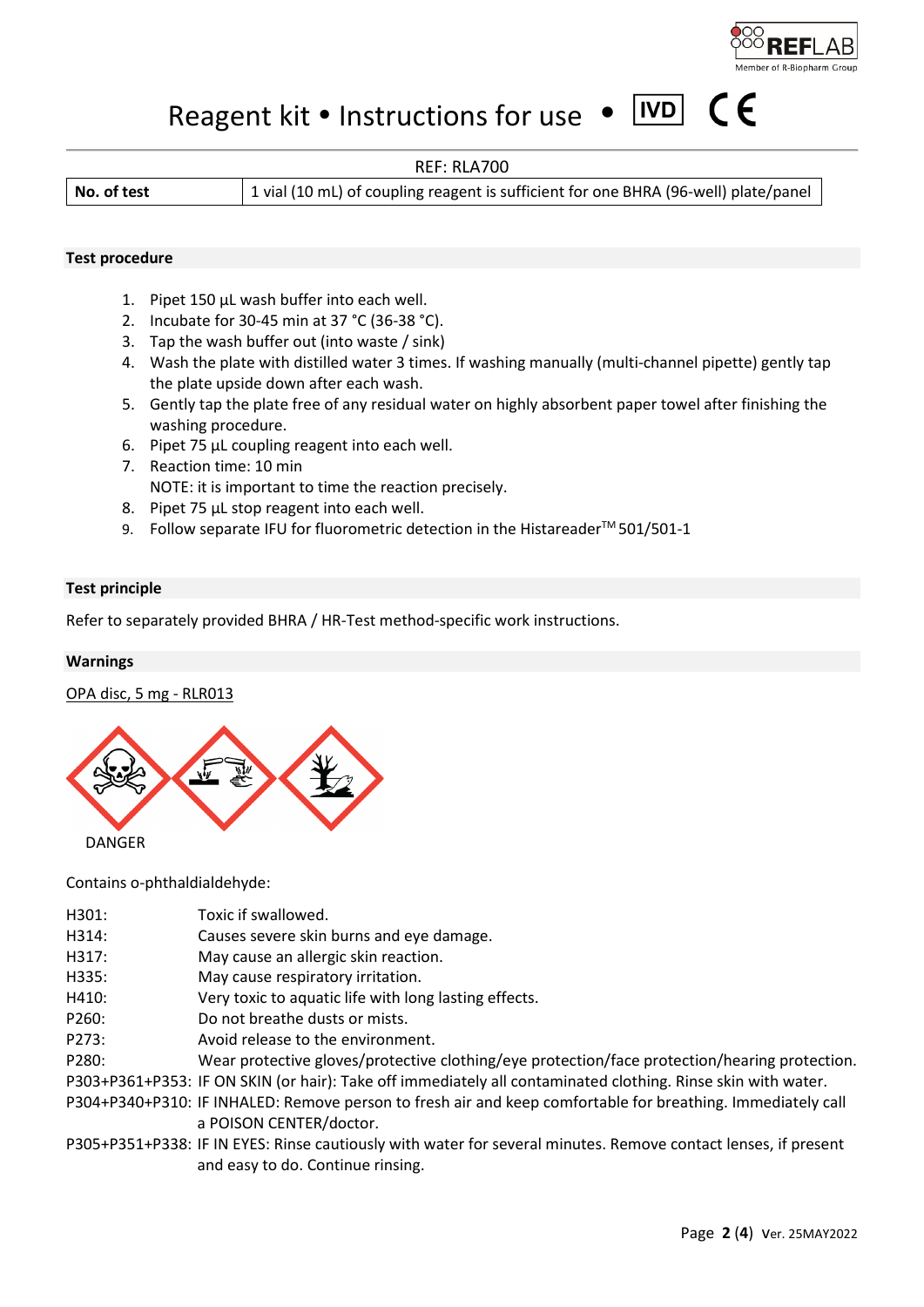Reagent kit  $\bullet$  Instructions for use  $\bullet$  IVD

# REF: RLA700

#### Prepared coupling reagent

The coupling reagent is an environmentally hazardous reagent (See waste disposal information below)

Wash buffer - RLR007W.200 The wash buffer is a non-hazardous reagent.

Diluent - RLR009

The diluent is a non-hazardous reagent.

Stop reagent - RLR011

The stop reagent is a non-hazardous reagent.

#### **Waste disposal**

OPA disc, 5 mg - RLR013

The mixture is to be considered as hazardous waste. Disposal should be according to local, state or national legislation. Dispose of through authority facilities or pass to chemical disposal company. EWC-code:16 05 08 (mixture itself)

15 02 02 (paper towel, inert material etc. contaminated with the mixture)

#### Prepared coupling reagent

The mixture is to be considered as hazardous waste. Disposal should be according to local, state or national legislation. Dispose of through authority facilities or pass to chemical disposal company. EWC-code:16 05 08 (mixture itself)

15 02 02 (paper towel, inert material etc. contaminated with the mixture)

Wash buffer - RLR007W.200

Non-hazardous waste.

Diluent - RLR009

Non-hazardous waste.

Stop reagent - RLR011

Non-hazardous waste.

#### **Manufacturer**

RefLab ApS Copenhagen Bioscience Park 'COBIS' Ole Maaloes Vej 3 DK 2200 Copenhagen N Denmark



 $\epsilon$